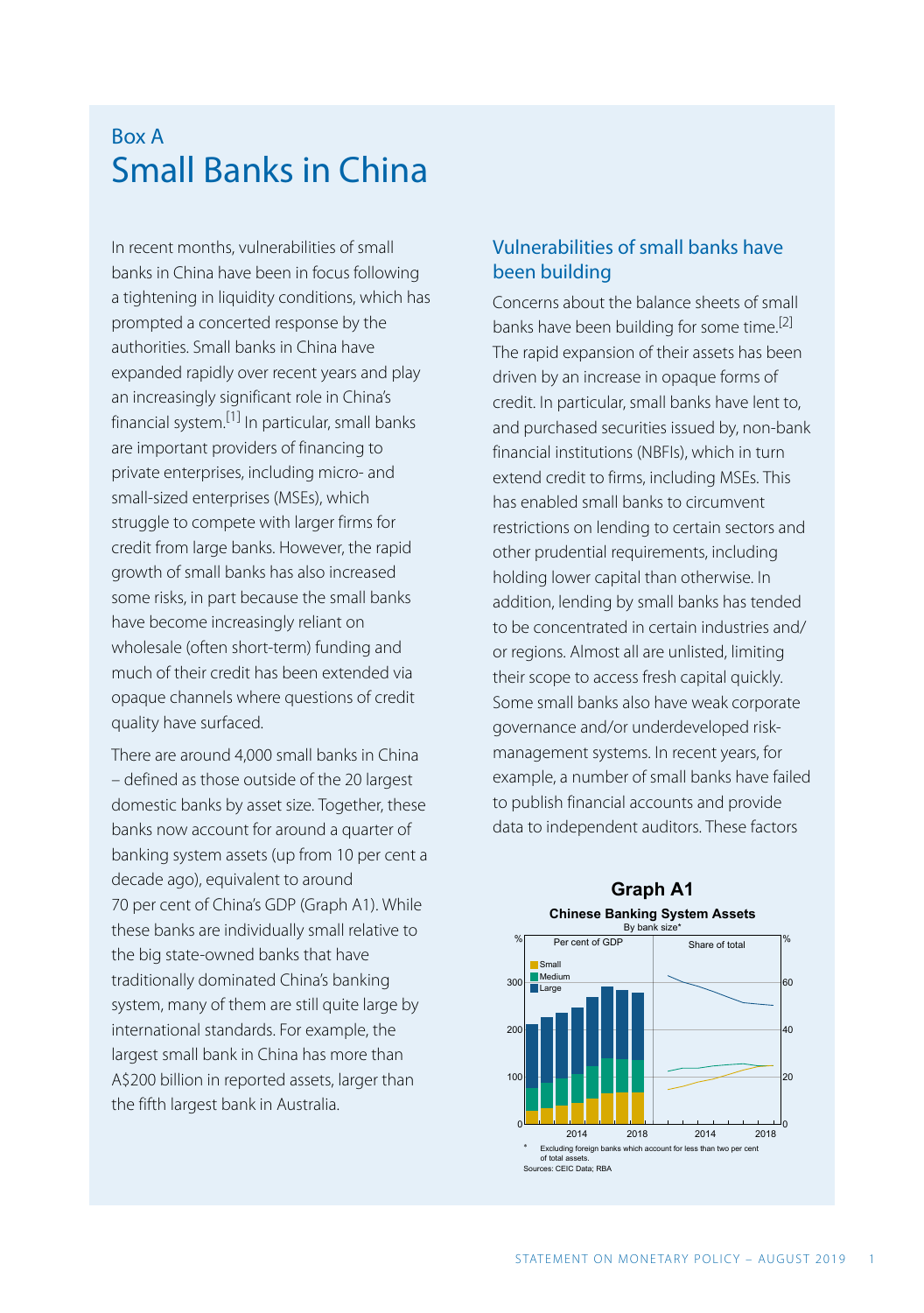have contributed to the broader build-up of indebtedness in China and associated medium-term risks to financial stability.

Small banks tend to have weaker asset quality than large banks, and typically report lower capital adequacy ratios (Graph A2). Small banks have a relatively high share of distressed loans despite also having a greater share of loans being written off or disposed of in other ways. Some small banks, especially those based in regions experiencing significant economic slowdowns, have reported a substantial rise in non-performing loans (NPLs). Moreover, Chinese authorities have strengthened standards for recognising NPLs, which has required an increase in provisions at small banks. These developments have led to a decline in small banks' profitability and capital levels over the past few years. That has prompted several banks to raise capital in order to lift their capital adequacy ratios.

Small banks are also exposed to considerable liquidity risks. The expansion of the balance sheets of small banks has been mainly funded by an increase in wholesale debt, as an implicit regulatory ceiling on deposit rates has made it harder for them to attract

conventional deposits than for larger stateowned banks (Graph A3).<sup>[3]</sup> In addition, small banks have relied heavily on short-term funding, with around 90 per cent of wholesale funding (including wholesale debt and inter-bank deposits) of small banks expected to mature within one year. Many small banks have also accumulated significant implicit liabilities through their use of off-balance sheet investment vehicles to raise funding. This has increased the potential calls on the capital and liquidity of small banks.

### In recent months, investors have been reluctant to lend to small banks

In May, Chinese regulators announced that they would take over Baoshang Bank – the 36th largest bank in China, with around A\$120 billion in reported assets – due to concerns about its solvency and reported misappropriation of funds. This was the first reported takeover of a private bank by Chinese regulators since 1998. In addition, while China's deposit insurance fund took over some debts of Baoshang Bank, the authorities allowed some large creditors to bear losses (in contrast to the widely held





# **Graph A3**



0

20

**Wholesale** 

40

 $\delta$ 80 %

Other financial liabilities and equity

40

60 80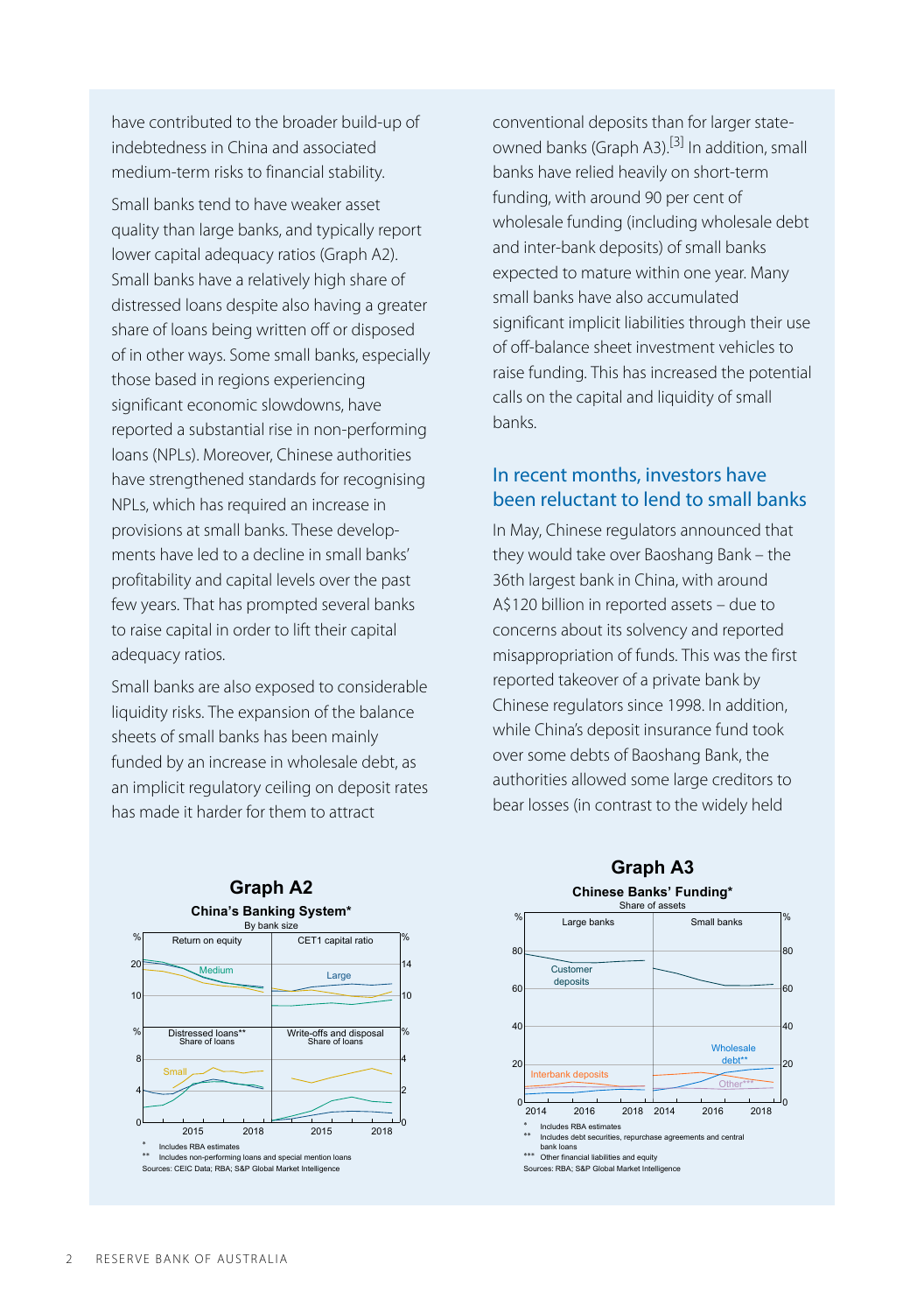perception of government guarantees).[4] More recently, state-owned financial institutions have acquired shares in the Bank of Jinzhou, the country's 30th largest lender, following the suspension of its Hong Kong listed equity some months earlier.

The Baoshang takeover prompted investors to reassess the risks of lending to other small banks, and liquidity conditions for small banks tightened sharply (Graph A4). For example, interest rates on negotiable certificates of deposit (NCDs), which are unsecured funding instruments predominantly used by small banks, increased relative to larger banks.<sup>[5]</sup> In addition, net issuance of NCDs by small banks declined sharply in May, although it has increased more recently. There have also been reports that small banks have experienced difficulty accessing funding markets altogether or have had to provide higher-quality collateral when borrowing on a secured basis.

#### The authorities have responded

The direct implications of the takeover of Baoshang Bank appear to be limited, given



the bank's small size relative to China's banking system (0.2 per cent of total banking assets). In addition, the fact that some large creditors will bear losses might help in reducing perceptions of implicit guarantees in the Chinese banking system, which could improve risk management and credit allocation over the medium term. However, in the short term, the associated tightening in liquidity conditions has increased some risks to China's small banks and the broader financial system. This includes the risk that small banks will be unable to roll over wholesale funding, which could disrupt funding markets more generally. In turn, this could tighten financial conditions and undermine the authorities' efforts to ensure favourable financing conditions, particularly for MSEs.

The People's Bank of China (PBC) has sought to maintain favourable financing conditions by ensuring a generally high level of liquidity in China's banking system. It has reduced reserve requirement ratios for banks and injected liquidity into money markets via open market operations and various lending facilities. However, in light of recent developments, the authorities have implemented additional targeted measures to support funding conditions for small banks, including by:

- directing state-owned financial institutions to make strategic investments in the Bank of Jinzhou
- adding NCDs and bank bills to the list of eligible collateral in PBC operations
- increasing the quotas for certain PBC lending facilities that are accessible to small banks[6]
- providing additional funding to a prominent issuer of credit risk mitigation